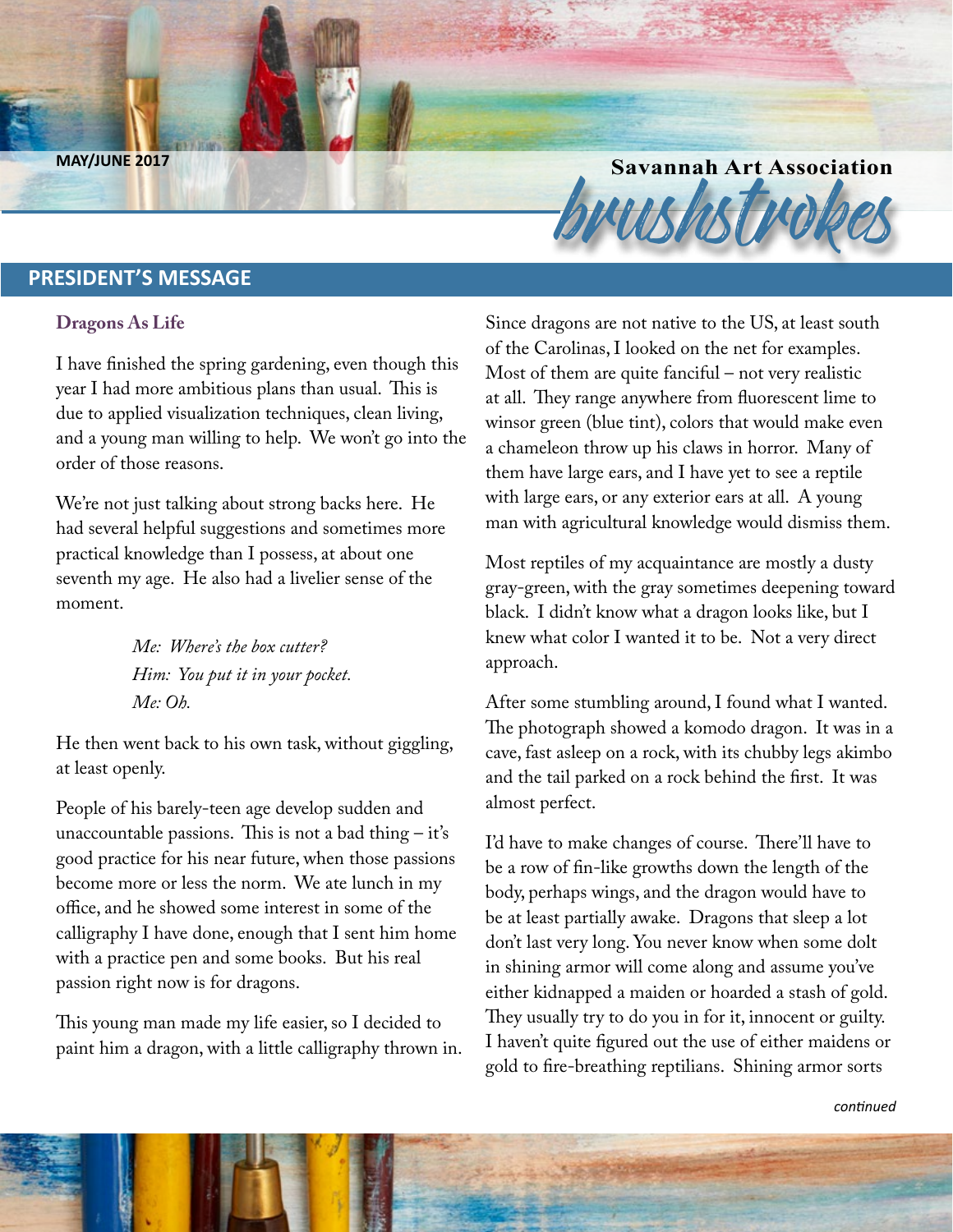#### **President's Message,** *continued*

usually assume that you are subject to the same sudden and unaccountable passions as they have.

The first step was sketching the dragon. I had trouble with the mouth  $-$  this particular dragon did not snore and the mouth was firmly closed, a vague set of lines and shapes above the jaw. I also had trouble with the wings – I'm not sure exactly how scaly wings fold over an inert dragon body. I spent almost as much time with my trusty white eraser as I did with the pencil, and the eraser eroded more than the pencil did. That's pretty typical of my work, but it prevents me from having a brilliant idea after it's too late. Sometimes. The sketch is done now, and it's time to break out the watercolor. I like the sketch, and a decent sketch survives my painting process better than a vague one.

But maybe that's art. There's the initial brilliant idea, then there's shaping it out and adding a bit of detail. And then there's fixing the errant lines, the ideas that don't go with each other, the colors that dry a different value than they were when wet, and the rest of it. And the happy mistakes that people always talk about – they show up too. It won't ever turn out the way you expected, but maybe it will have virtues you didn't anticipate.

But how is that different from life?

Ed Eckstrand

The **Bridges exhibition at the Savannah Airport** was a huge success. Thank you to all of the artists who participated!

Here are a few of the judge's comments:

"A *wonderful exhibition that showcases the diversity of art we find in Savannah through a theme that is ideal for the city and the location of the exhibition."*

 *"I enjoyed all the work, and found the decision tough."*

*"The images I selected for recognition stood out to me because they made me think about how a bridge might be used formally as a compositional element to create or define space as well as illustrate the concept."*



*Winner of airport show "BRIDGES" Tybee artist and SAA member, Beth Hageman*

### **SAA Board Members**

**Ed Eckstrand** President, Facebook

**Carol Anderson** Vice President, Education

**Karen Borden** Vice President, Correspondence

**Barbara Gentry** Secretary

**Jill Buckner** Treasurer

**Margie Sone-Gravina** Programs

**Cathy Sizer** Publicity

**Martha Love** Programs

**Marcee Musgrove** Membership

**Grace Rohland** Special Projects

**Bobbie Kraft** Gallery Manager

**Rebecca Marcussen** Fundraising

**Andrea Stark** Programs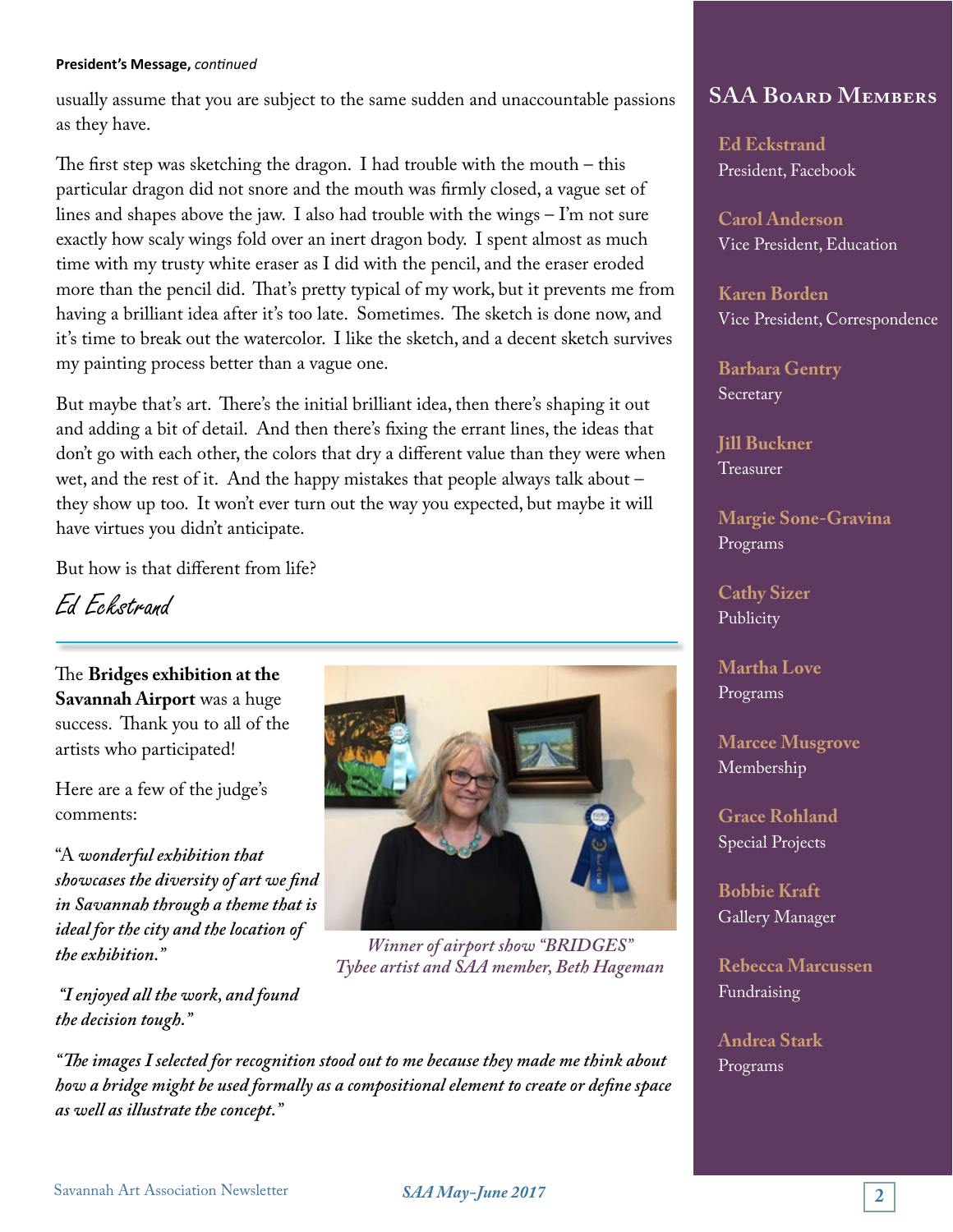## mark it on your calendars . . .

| <b>MAY</b>      |                        |                                                                                   |                                                                                                                  |
|-----------------|------------------------|-----------------------------------------------------------------------------------|------------------------------------------------------------------------------------------------------------------|
| 03              | Wednesday              | <b>SAA Board Meeting</b>                                                          | 5 p.m.<br>The Woods Clubhouse                                                                                    |
| 06              | Saturday               | Plein Air Group<br>Forsyth Park                                                   | 9 a.m.                                                                                                           |
| 07              | Sunday                 | Drop off your art!<br>15 spaces still available                                   | SAA Art Gallery, Chippewa Square<br>$12 - 4 p.m.$                                                                |
| 889             | Monday/<br>Tuesday     | <b>Art Change Out</b>                                                             | SAA Art Gallery, Chippewa Square<br>$10 - 4$ p.m.                                                                |
| <b>13</b>       | Saturday               | Painting at the Mall with Kids                                                    |                                                                                                                  |
| 13              | Saturday               | <b>Playshop: Monoprints</b><br>with Grace Rohland, Cost \$15                      | Generation One<br>10 a.m. -1 p.m.                                                                                |
| 17              | Wednesday              | <b>SAA General Meeting</b>                                                        | 6 p.m.<br><b>SAA Gallery</b>                                                                                     |
| <b>JUNE</b>     |                        |                                                                                   |                                                                                                                  |
| $1 - 3$         | Thursday -<br>Saturday | Oil Painting Workshop with<br><b>Robert Isley</b><br>Basics of plein air painting | 8 a.m. - 4 p.m.<br>University of Georgia Aquarium on<br>Skidaway Island<br>Cost \$250 (Only 5 spaces still open) |
| 05              | Monday                 | Plein Air Group<br>Ft. Pulaski                                                    | 9 a.m.                                                                                                           |
| 07              | Wednesday              | <b>SAA Board Meeting</b>                                                          | 5 p.m.<br>The Woods Clubhouse                                                                                    |
| 17              | Saturday               | Playshop: Watercolor<br>with Phil Stark, Cost \$15                                | Generation One<br>10 a.m. -1 p.m.                                                                                |
| <b>19</b>       | Monday                 | Plein Air Group<br>Fort McAllister, Richmond Hill                                 | 9 a.m.                                                                                                           |
| $\overline{21}$ | Wednesday              | <b>SAA General Meeting</b>                                                        | 6 p.m.<br><b>SAA Gallery</b>                                                                                     |

*SAA May-June 2017* **3** Savannah Art Association Newsletter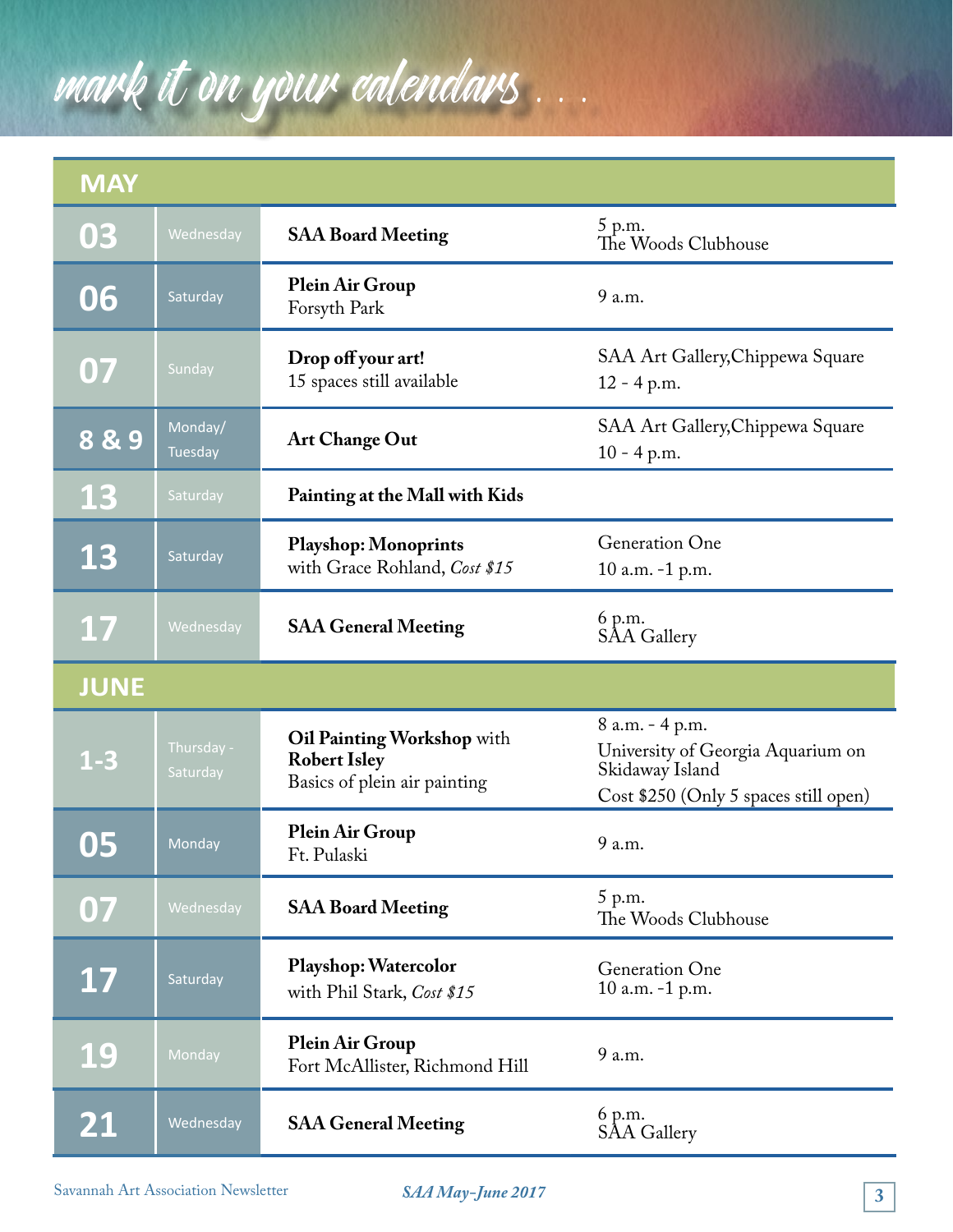## artist of the month.



Originally from College Park, Maryland, Karen earned her BA in Fine Arts from the University of Maryland. For the next 15 years, she worked with the Maryland-National Capital Park service, creating murals and exhibits for their

many nature centers and historic sites.

In 2000, Karen and her husband relocated to the Savannah area. Here, she co-founded Pixelphish Interactive, a courseware and eLearning development company, where she still works to this day. In 2012, she completed her MEd in Instructional Technologies.

Although every workday since then has been filled creating art and animation in digital format, something was still missing. So four years ago, she dug out her paintbrushes and returned to the studio in the evenings, rediscovering her love of watercolors and figurative painting.

Early on in this "rediscovery" she started a bucket list of painting goals. So far, she has checked off the following: Studying with well-known figurative watercolor artists Ted Nutall, Fealing Lin and Janet Rogers.

This month, she will achieve the top of her study list when she works with Charles Reid, the "father of American figurative watercolors."

In the past year, Karen was honored to win first place in the 2017 Georgia Watercolor Society's Member Exhibition, and was recently accepted into the GWS national juried exhibition, which is currently on display in Atlanta.

### **Karen Noll Schaaf**